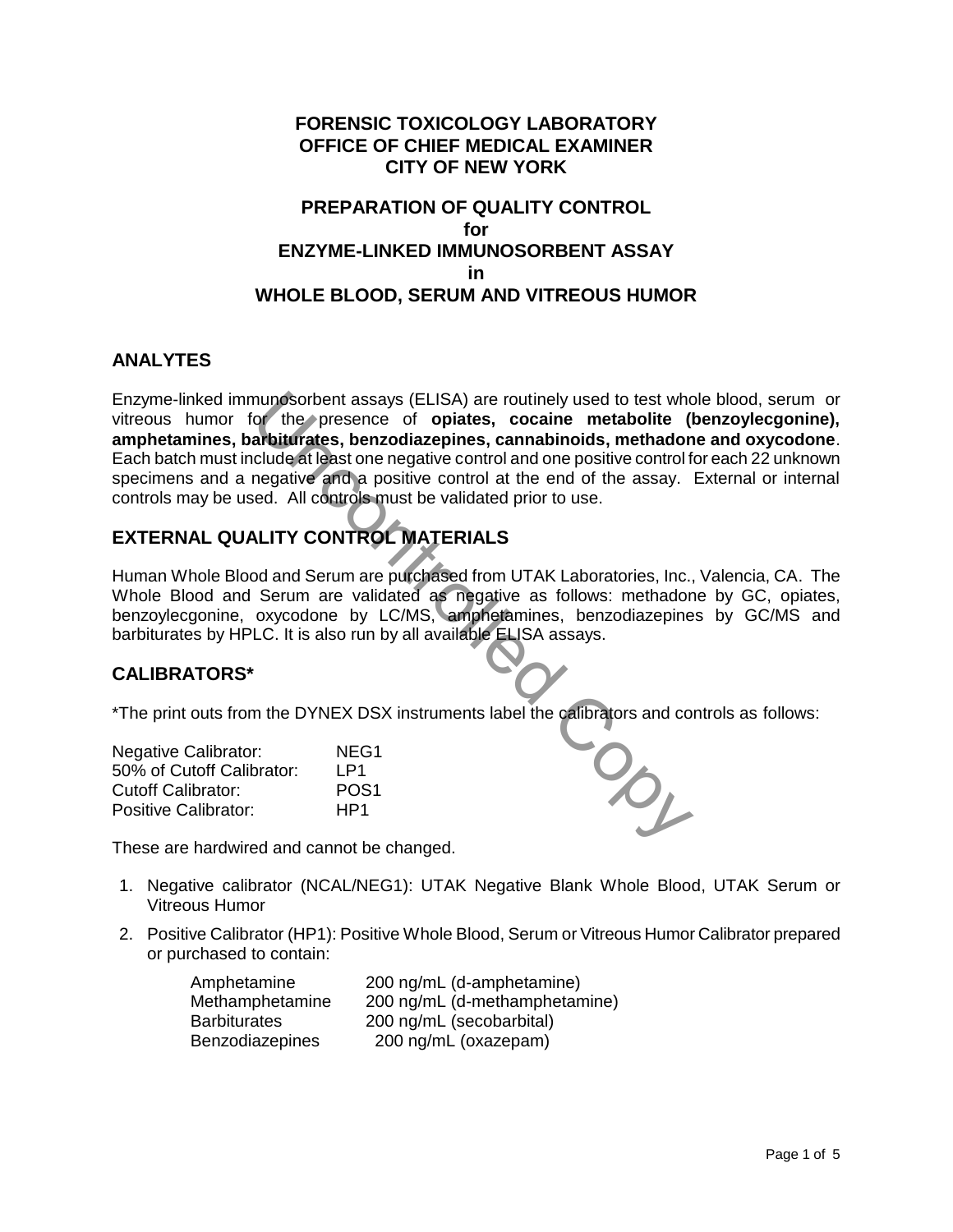| Cocaine Metabolite | 100 ng/mL (benzoylecgonine)                                 |
|--------------------|-------------------------------------------------------------|
| Opiates            | 100 ng/mL (morphine)                                        |
| Cannabinoids       | 60 ng/mL (11-nor-carboxy-delta-9-thc) except vitreous humor |
| Methadone          | 50 ng/mL (methadone)                                        |
| Oxycodone          | 40 ng/mL (oxycodone)                                        |

*Note: Vitreous humor calibrators and controls do NOT contain cannabinoids*

To 200 mL of certified negative whole blood, serum or vitreous humor, add the indicated amounts of a 1.0 mg/mL reference solution to achieve the final concentration below:

 40 ng/mL - 8 µL of 1.0 mg/mL Oxycodone reference solution 50 ng/mL - 10 µL of 1.0 mg/mL Methadone reference solution 60 ng/mL - 12 µL of 1.0 mg/mL 11-nor-carboxy-delta-9-thc reference solution 100 ng/mL - 20 µL of 1.0 mg/mL Morphine reference solution 100 ng/mL - 20 µL of 1.0 mg/mL Benzoylecgonine reference solution 200 ng/mL -  $40 \mu L$  of 1.0 mg/mL Oxazepam reference solution 200 ng/mL - 40 µL of 1.0 mg/mL Secobarbital reference solution 200 ng/mL - 40 µL of 1.0 mg/mL d-Amphetamine reference solution 200 ng/mL - 40 µL of 1.0 mg/mL d-Methamphetamine reference solution - 12 pL of 1.0 mg/mL 11-nor-carboxy-delta-9-thc reference<br>- 20 pL of 1.0 mg/mL Morphine reference solution<br>- 20 pL of 1.0 mg/mL Benzoylecgonine reference solution<br>- 40 pL of 1.0 mg/mL Dxazepam reference solution<br>- 40 pL o

Add a magnetic stirrer and mix for 1hr.

Assign a lot number, e.g. 012513C3 for a positive calibrator (C3) prepared on March 25, 2013.

Aliquot 1 mL after completion of step 3 below into 12 x 75 mm labeled culture tubes and store in the freezer until needed.

3. Cutoff Calibrator (POS1): ELISA Cutoff Whole Blood, Serum or Vitreous Humor Calibrator prepared or purchased to contain:

| Amphetamine               | 100 ng/mL (d-amphetamine)                                   |
|---------------------------|-------------------------------------------------------------|
| Methamphetamine           | 100 ng/mL (d-methamphetamine)                               |
| <b>Barbiturates</b>       | 100 ng/mL (secobarbital)                                    |
| <b>Benzodiazepines</b>    | 100 ng/mL (oxazepam)                                        |
| <b>Cocaine Metabolite</b> | 50 ng/mL (benzoylecgonine)                                  |
| Opiates                   | 50 ng/mL (morphine)                                         |
| Cannabinoids              | 30 ng/mL (11-nor-carboxy-delta-9-thc) except vitreous humor |
| Methadone                 | 25 ng/mL (methadone)                                        |
| Oxycodone                 | 20 ng/mL (oxycodone)                                        |

 To a 200 mL volumetric flask, add 100 mL from positive calibrator above. Add 100 mL of certified negative whole blood, serum or vitreous humor. Add a magnetic stirrer and mix for 1hr.

Assign a lot number, e.g. 012513C2 for a positive calibrator (C2) prepared on March 25, 2013.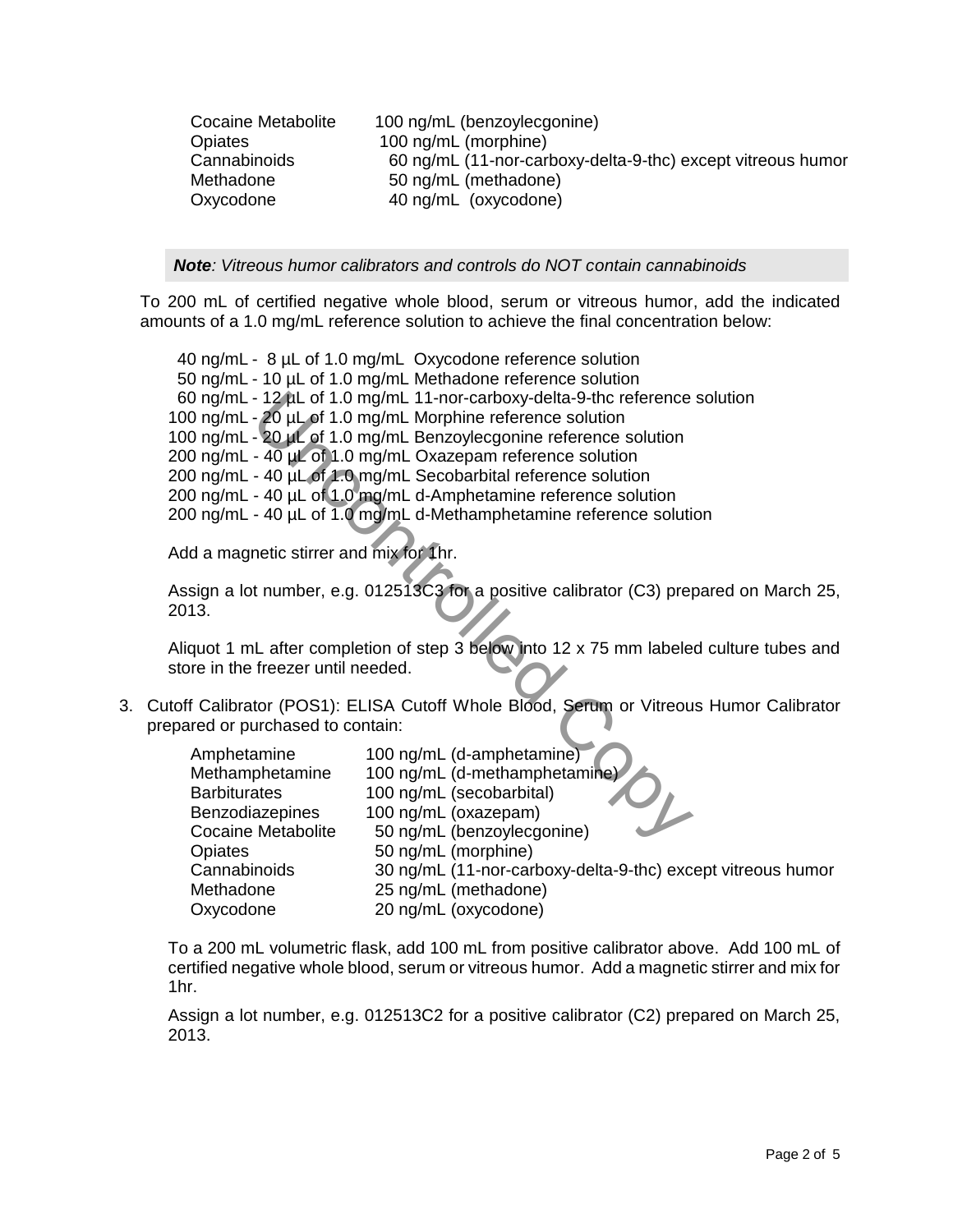Aliquot 1 mL after completion of step 4 below into 12 x 75 mm labeled culture tubes and store in the freezer until needed.

4. 50% of Cutoff Calibrator (NCTRL/LP1): Negative (1/2 cutoff) Whole Blood, Serum or Vitreous Humor Calibrator prepared or purchased to contain:

| Amphetamine               | 50 ng/mL (d-amphetamine)                                    |
|---------------------------|-------------------------------------------------------------|
| Methamphetamine           | 50 ng/mL (d-methamphetamine)                                |
| <b>Barbiturates</b>       | 50 ng/mL (secobarbital)                                     |
| <b>Benzodiazepines</b>    | 50 ng/mL (oxazepam)                                         |
| <b>Cocaine Metabolite</b> | 25 ng/mL (benzoylecgonine)                                  |
| <b>Opiates</b>            | 25 ng/mL (morphine)                                         |
| Cannabinoids              | 15 ng/mL (11-nor-carboxy-delta-9-thc) except vitreous humor |
| Methadone                 | 12.5 ng/mL(methadone)                                       |
| Oxycodone                 | 10 ng/mL (oxycodone)                                        |

To a 200 mL volumetric flask, add 100 mL from cutoff calibrator above. Add 100 mL of certified negative whole blood, serum or vitreous humor. In volumetric flask, add 100 mL from cutoff calibrator abordative whole blood, serum or vitreous humor.<br>
the number, e.g., 012513C1 for a negative (1/2 cutoff) calibrate<br>
2013.<br>
Linto 12 x 75 mm labeled culture tubes and

Assign a lot number, e.g., 012513C1 for a negative (1/2 cutoff) calibrator (C1) prepared on March 25, 2013.

Aliquot 1 mL into 12 x 75 mm labeled culture tubes and store in the freezer until needed.

Validate in triplicate in three separate assays by ELISA and in triplicate by GC/MS, LC/MS and HPLC. Single THC analysis is performed by NMS.

Positive Calibrator, Cutoff Calibrator, 50% Cutoff Calibrator and Negative Calibrator are stable for 1 year.

Validated Whole Blood, Serum or Vitreous Humor calibrators must meet the following criteria:

- 1. New calibrators must meet the Orasure displacement requirements.
- 2. The cutoff calibrator must give an OD reading with + 20% of the cutoff calibrator in use.
- 3. The new negative control (NCTRL) must give a negative response and the OD reading must be within + 20% of the negative control in use.
- 4. The new positive calibrator (PCTRL) must give a positive response and the OD reading must be within + 20% of the negative calibrator in use.

If any of these criteria are not met, consult a supervisor.

OraSure Negative Serum/Oral Fluid Calibrator

Supplied with kit for plate validation. Negative for drugs.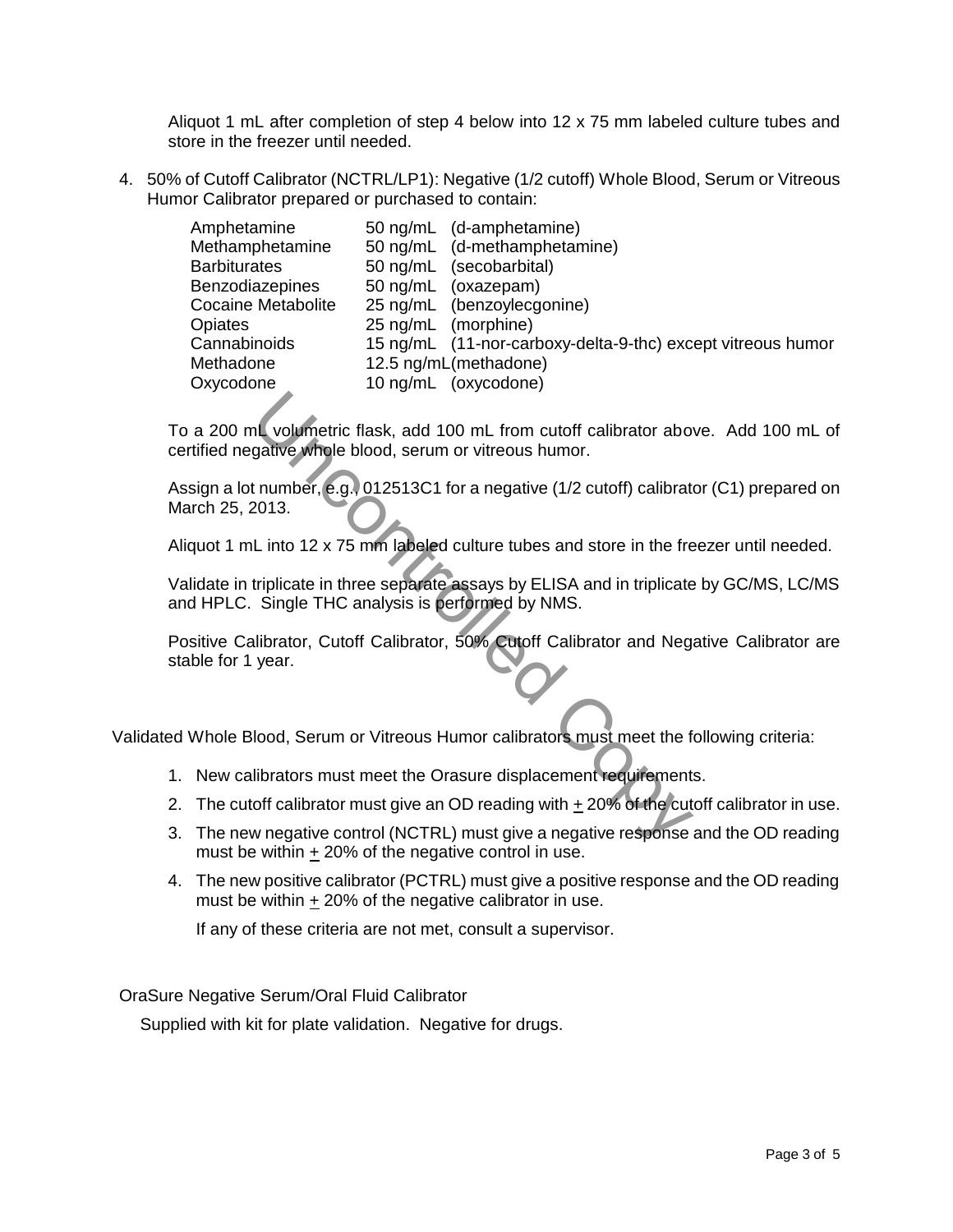OraSure Cutoff Serum/Oral Fluid Calibrator

Supplied with kit for plate validation. Drugs concentrations as follows:

| Amphetamine<br>100 ng/mL (d-amphetamine)                 |  |
|----------------------------------------------------------|--|
| Methamphetamine<br>100 ng/mL (d-methamphetamine)         |  |
| 100 ng/mL (secobarbital)<br><b>Barbiturates</b>          |  |
| 100 ng/mL (oxazepam)<br><b>Benzodiazepines</b>           |  |
| 100 ng/mL (benzoylecgonine)<br><b>Cocaine Metabolite</b> |  |
| 100 ng/mL (morphine)<br>Opiates                          |  |
| Cannabinoids<br>30 ng/mL (11-nor-carboxy-delta-9-thc     |  |
| 5 ng/mL (methadone)<br>Methadone                         |  |

*Note: there are no OraSure kit calibrators for the Oxycodone kit*

Stated to be  $\pm$  10% of target concentration by GC/MS.

# **IN ASSAY QUALITY CONTROL**

In addition to the reagents above which are routinely run at the beginning of the assay, positive and negative controls from different sources are run after every 22 unknown samples and/or at the end of the assay.

## **Negative In Assay Control**

The negative control (Utak Whole Blood or Serum, or collected vitreous humor) is validated in-house as negative. The control should, if possible, be from a different lot than the calibrators.

#### **Positive In Assay Control (2x cutoff)**

Positive Control (PCTRL2X): Positive Whole Blood, Serum or Vitreous Humor Calibrator prepared or purchased to contain:

|                                               | be $\pm$ 10% of target concentration by GC/MS.                                                                                                                                       |
|-----------------------------------------------|--------------------------------------------------------------------------------------------------------------------------------------------------------------------------------------|
| Y QUALITY CONTROL                             |                                                                                                                                                                                      |
| эy.                                           | to the reagents above which are routinely run at the beginning of the assay, positive and<br>ontrols from different sources are run after every 22 unknown samples and/or at the end |
| <b>In Assay Control</b>                       |                                                                                                                                                                                      |
|                                               | ive control (Utak Whole Blood or Serum, or collected vitreous humor) is validated in-house<br>e. The control should, if possible, be from a different lot than the calibrators.      |
| In Assay Control (2x cutoff)                  |                                                                                                                                                                                      |
| or purchased to contain:                      | ontrol (PCTRL2X): Positive Whole Blood, Serum or Vitreous Humor Calibrator                                                                                                           |
| Amphetamine                                   | 200 ng/mL (d-amphetamine)                                                                                                                                                            |
| Methamphetamine                               | 200 ng/mL (d-methamphetamine)                                                                                                                                                        |
| <b>Barbiturates</b><br><b>Benzodiazepines</b> | 200 ng/mL (secobarbital)<br>200 ng/mL (oxazepam)                                                                                                                                     |
| <b>Cocaine Metabolite</b>                     | 100 ng/mL (benzoylecgonine)                                                                                                                                                          |
| Opiates                                       | 100 ng/mL (morphine)                                                                                                                                                                 |
| Cannabinoids                                  | 60 ng/mL (11-nor-carboxy-delta-9-thc) except vitreous humor                                                                                                                          |
| Methadone                                     | 50 ng/mL (methadone)                                                                                                                                                                 |
| Oxycodone                                     | 40 ng/mL (oxycodone)                                                                                                                                                                 |

The in assay positive control is prepared as follows:

To 100 mL of certified negative whole blood, serum or vitreous humor, add the indicated amount of a 1.0 mg/mL reference solution to achieve a final concentration below: